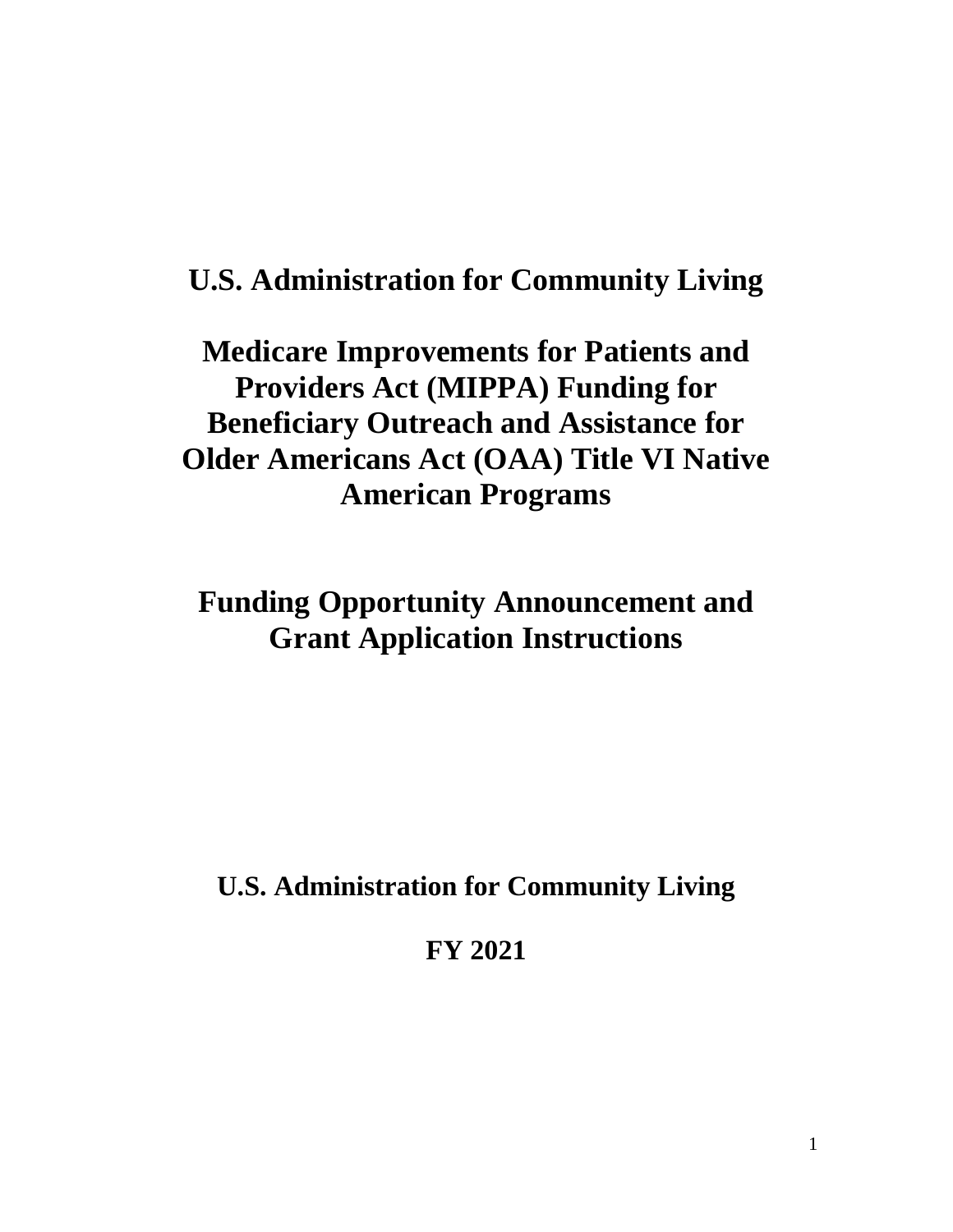# **Contents**

| L.                     |  |
|------------------------|--|
| П.                     |  |
| 1.                     |  |
| 2.                     |  |
| 3.                     |  |
|                        |  |
| $1_{-}$                |  |
| $2_{\cdot}$            |  |
| a.                     |  |
| b.                     |  |
| $\mathcal{R}_{\alpha}$ |  |
| 4.                     |  |
| 5.                     |  |
| 6.                     |  |
|                        |  |
| $1$ .                  |  |
| $2^{\circ}$            |  |
|                        |  |
| $1_{-}$                |  |
| 2.                     |  |
| 3.                     |  |
| 4.                     |  |
|                        |  |
|                        |  |
| 1.                     |  |
|                        |  |
|                        |  |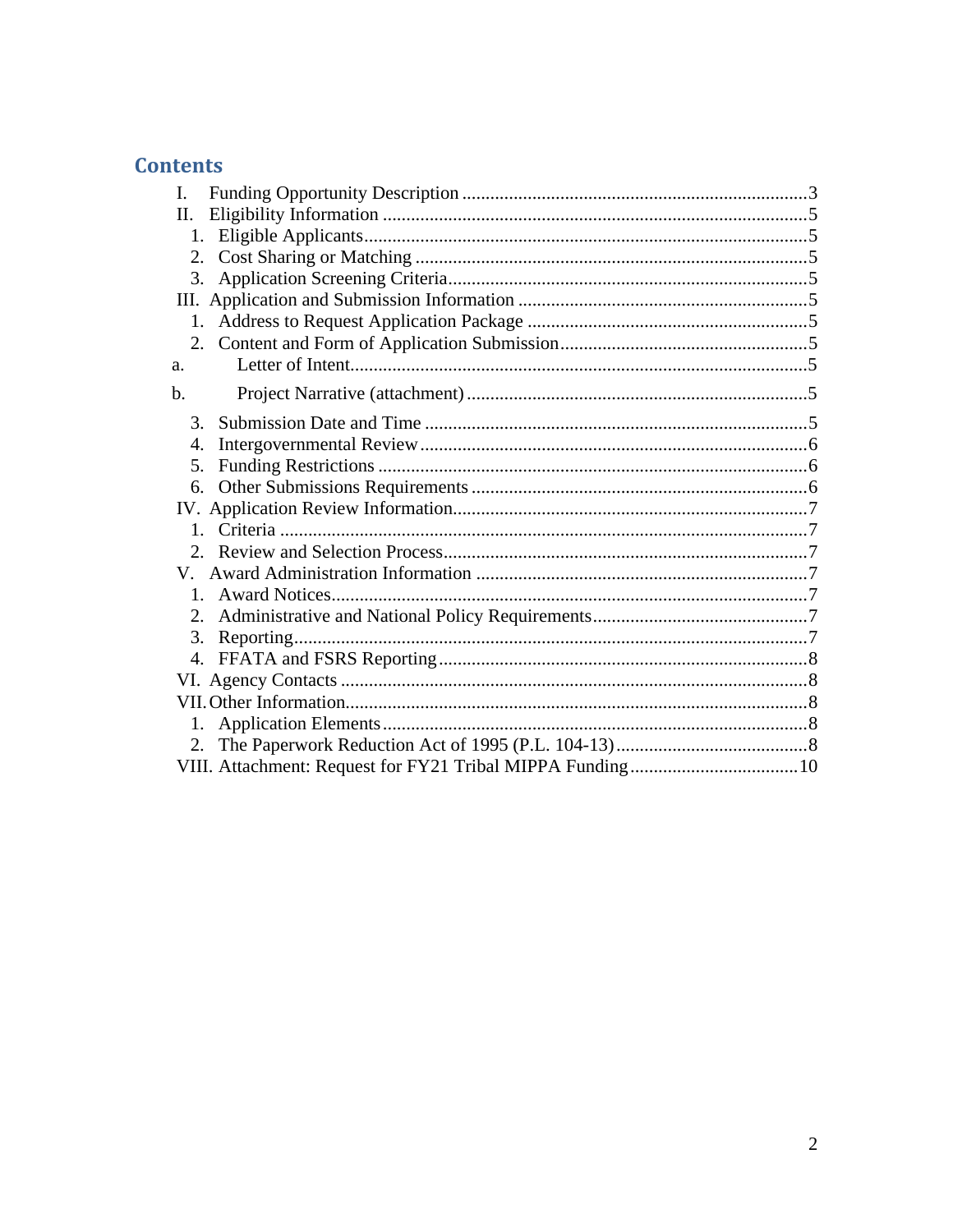#### **Department of Health and Human Services (HHS)**

#### **Administration for Community Living (ACL)**

#### **Administration on Aging (AoA)**

**Funding Opportunity Title:** Medicare Improvements for Patients and Providers Act (MIPPA) Funding for Beneficiary Outreach and Assistance for OAA Title VI Native American Programs

#### **Announcement Type:** Initial

#### **Funding Opportunity Number:** HHS-2021-ACL-MITR-2101

#### **Catalog of Federal Domestic Assistance (CFDA) Number:** 93.071

**Key Dates:** The deadline date for submission of applications is 11:59 p.m., Eastern Time, on Thursday August 12, 2021.

Applications that fail to meet the application due date will not be reviewed and will receive no further consideration. You are strongly encouraged to submit your application a minimum of 3-5 days prior to the application closing date.

# <span id="page-2-0"></span>**I. Funding Opportunity Description**

The purpose of MIPPA funding is to enhance efforts to provide assistance to Medicare beneficiaries through outreach activities to beneficiaries likely to be eligible for the Low Income Subsidy program (LIS) or the Medicare Savings Program (MSP).

Title VI Native American Programs can fill an important role in providing valuable support to Native American elders who are eligible for the LIS, MSP, Medicare Part D, Medicare prevention benefits and screenings and in assisting beneficiaries in applying for benefits. ACL/AoA seeks certification from Title VI Native American programs that they will use the funds to coordinate at least one community announcement and at least one community outreach event to inform and assist eligible American Indian, Alaska Native or Native Hawaiian elders about the benefits available to them through Medicare Part D, the Low Income Subsidy, the Medicare Savings Program or Medicare prevention benefits and screenings and counsel those who are eligible.

ACL/AoA has a total budget of \$600,000 for this funding and will provide a grant of at least \$2,000 to each Older Americans Act Title VI Native American grantee. ACL reserves the right to adjust funding levels subject to the number of applications received and availability of funds. In Federal Fiscal Year 2020, a total budget of \$285,000 was available for Tribes and Tribal Organizations. The funds were distributed on a formula basis according to the number of elders each tribe reported having in the FY2020 application for Title VI grants. The FY20 funding bands were as follows: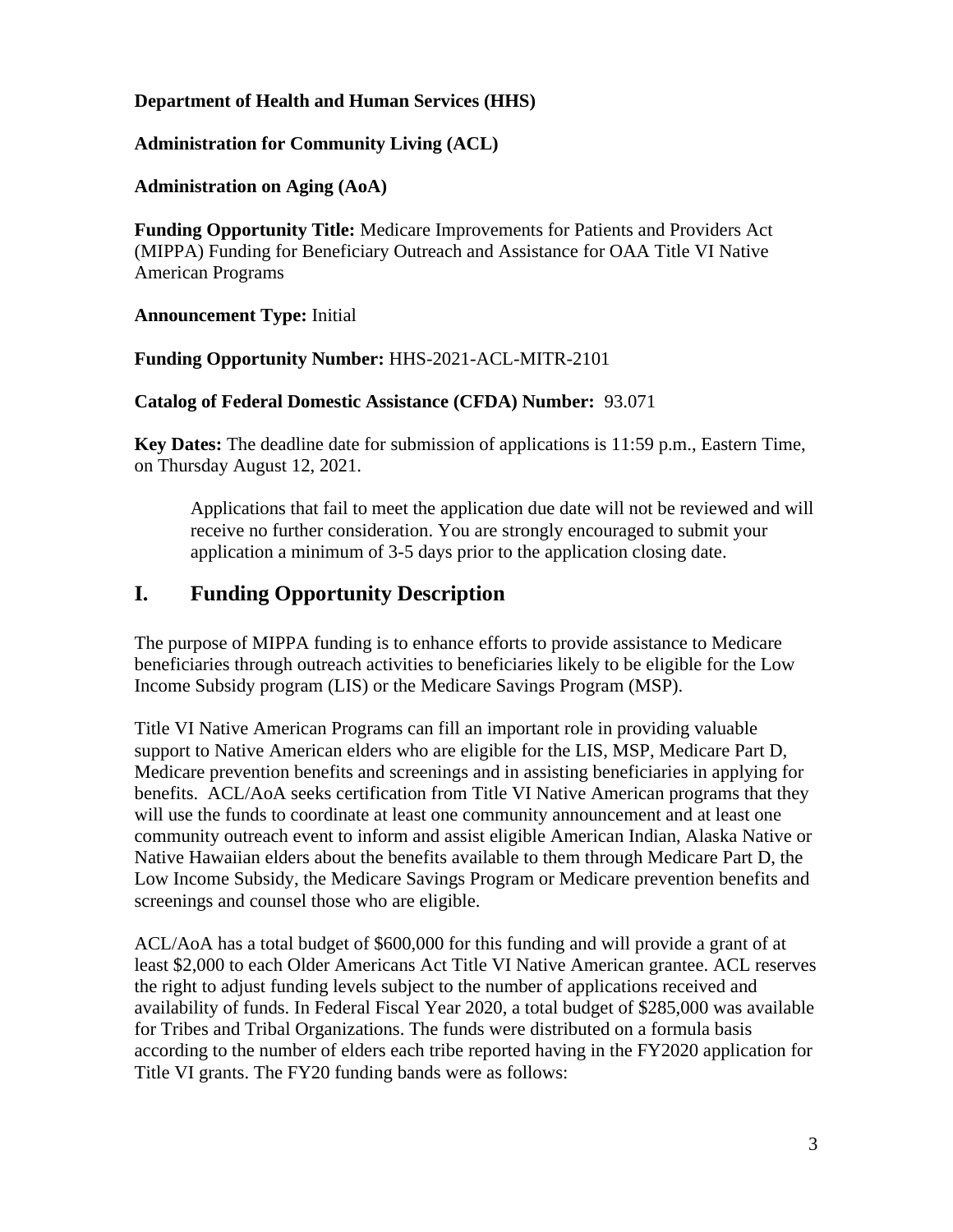| <b>Funding</b> | <b>Elder Population as Reported on the</b><br><b>FY20 Application for Title VI</b> | <b>FY20</b><br><b>MIPPA</b> |
|----------------|------------------------------------------------------------------------------------|-----------------------------|
| <b>Band</b>    | <b>Grants</b>                                                                      | Award                       |
|                | 50-100                                                                             | \$1,780                     |
| 2              | 101-200                                                                            | \$2,020                     |
| 3              | 201-300                                                                            | \$2,295                     |
| 4              | 301-400                                                                            | \$2,585                     |
| 5              | 401-500                                                                            | \$2,860                     |
| 6              | 501-1500                                                                           | \$3,315                     |
| 7              | 1501-largest                                                                       | \$4,350                     |
| 8              | Largest population                                                                 | \$4,600                     |

Given the increase in the base funding amount (\$600,000 in FY21 compared to \$285,000 in FY20), the individual grant awards will increase as well.

The purpose of these grants will be **for the coordination of at least one community announcement and at least one outreach event to inform eligible Native American elders about the benefits available to them through Medicare Part D, the Low Income Subsidy, the Medicare Savings Program or Medicare prevention benefits and screenings**. All expenditures must be properly documented and allowable under the cost principles.

#### **Performance Goal**

Grantees are expected to provide a minimum of one community announcement and a minimum of one community outreach event to eligible Native Americans about the Medicare Part D, LIS, MSP or prevention/wellness benefit programs and assist them in enrollment.

#### **Collaboration**

Where applicable to maximize resources, it is recommended that community collaboration occur with the local Area Agency on Aging (AAAs), Tribal/Indian Health Service and/or State Health Insurance assistance Programs (SHIPs).

#### **Statutory Authority**

The statutory authority for grants under this program announcement is contained in the Medicare Improvements for Patients and Providers Act of 2008 – Section 119, Public Law (PL) 110-275 as amended by the Patient Protection and Affordable Care Act of 2010 (Affordable Care Act), reauthorized by the American Taxpayer Relief Act of 2012 (ATRA), reauthorized by section 110 of the Protecting Access to Medicare Act of 2014 reauthorized by the Medicare Access and CHIP Reauthorization act of 2015, reauthorized by the Bipartisan Budget Act of 2018, the Coronavirus Aid, Relief, and Economic Security Act of 2020 and Consolidated Appropriations Act of 2021.

#### **Award Information**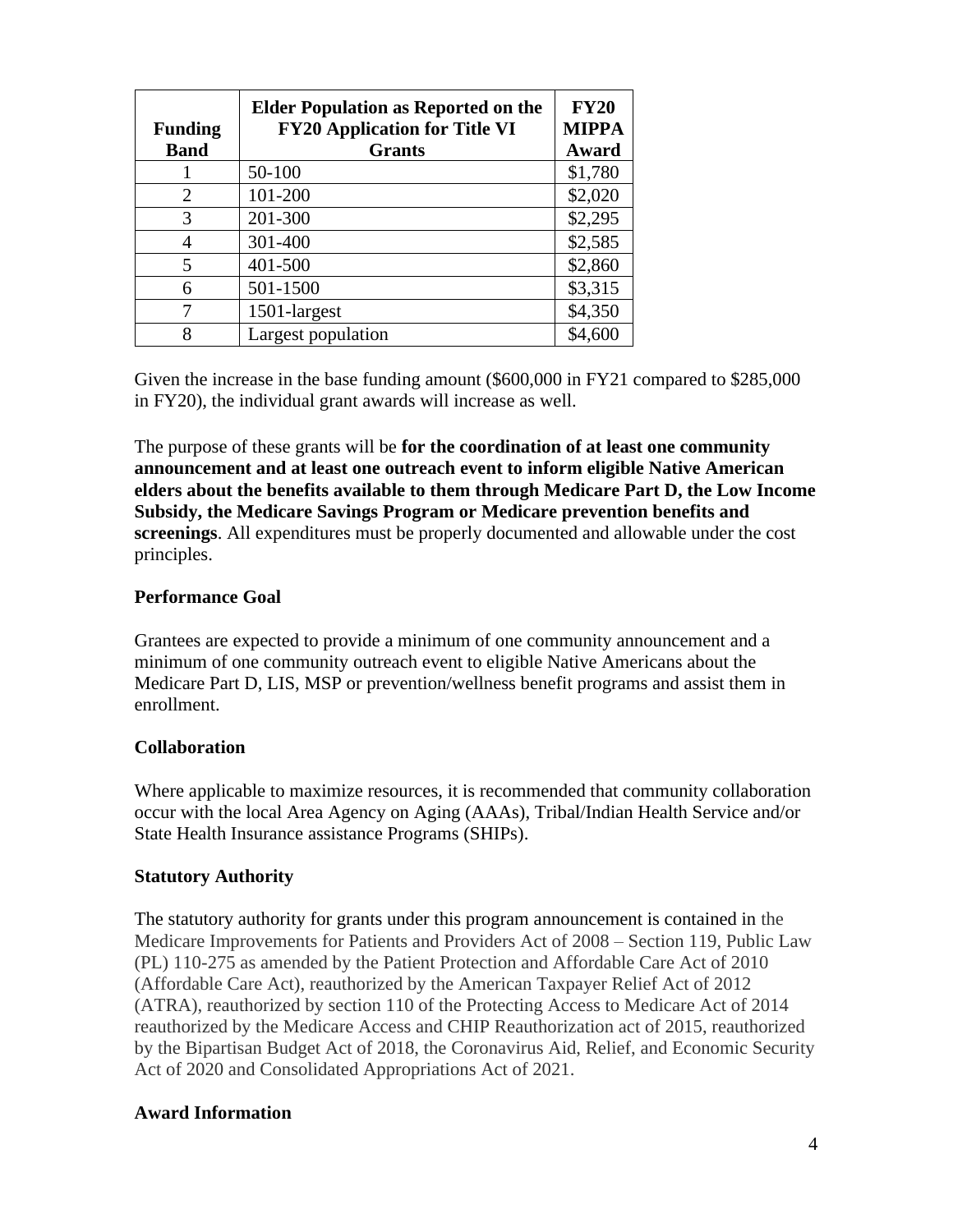ACL/AoA will award grants of at least \$2,000 to each Title VI Native American grantee for a period of 12 months. The anticipated award date is on or before September 1, 2021.

# <span id="page-4-0"></span>**II. Eligibility Information**

# <span id="page-4-1"></span>**1. Eligible Applicants**

Only current Title VI Native American Program grantees are eligible to apply for this funding opportunity.

# <span id="page-4-2"></span>**2. Cost Sharing or Matching**

Cost Sharing does not apply.

# <span id="page-4-3"></span>**3. Application Screening Criteria**

Requests for funding must be received or postmarked on or before the date and time as identified in Section III, Item 3, Submission Date and Time stated below. **There will be no exceptions to this application submission deadline**. We encourage all eligible applicants to submit their request for funding well in advance of the date and time specified.

# <span id="page-4-4"></span>**III. Application and Submission Information**

# <span id="page-4-5"></span>**1. Address to Request Application Package**

Request for funding materials are also available by contacting Leslie Green [\(Leslie.Green@acl.hhs.gov\)](mailto:Leslie.Green@acl.hhs.gov) or Cecelia Aldridge [\(Cecelia.Aldridge@acl.hhs.gov\)](mailto:Cecelia.Aldridge@acl.hhs.gov).

# <span id="page-4-7"></span><span id="page-4-6"></span>**2. Content and Form of Application Submission**

## **a. Letter of Intent**

No letter of Intent Required.

# <span id="page-4-8"></span>**b. Project Narrative (attachment)**

Title VI Native American Programs are required to submit a signed request for funding. In the request, the program will agree to provide a minimum of one community announcement and outreach event to eligible American Indians, Alaska Natives and Native Hawaiians about the Medicare Part D, LIS and MSP, or Medicare prevention benefits and screenings programs. The Request for Tribal MIPPA Funding is attached at the end of this announcement.

# <span id="page-4-9"></span>**3. Submission Date and Time**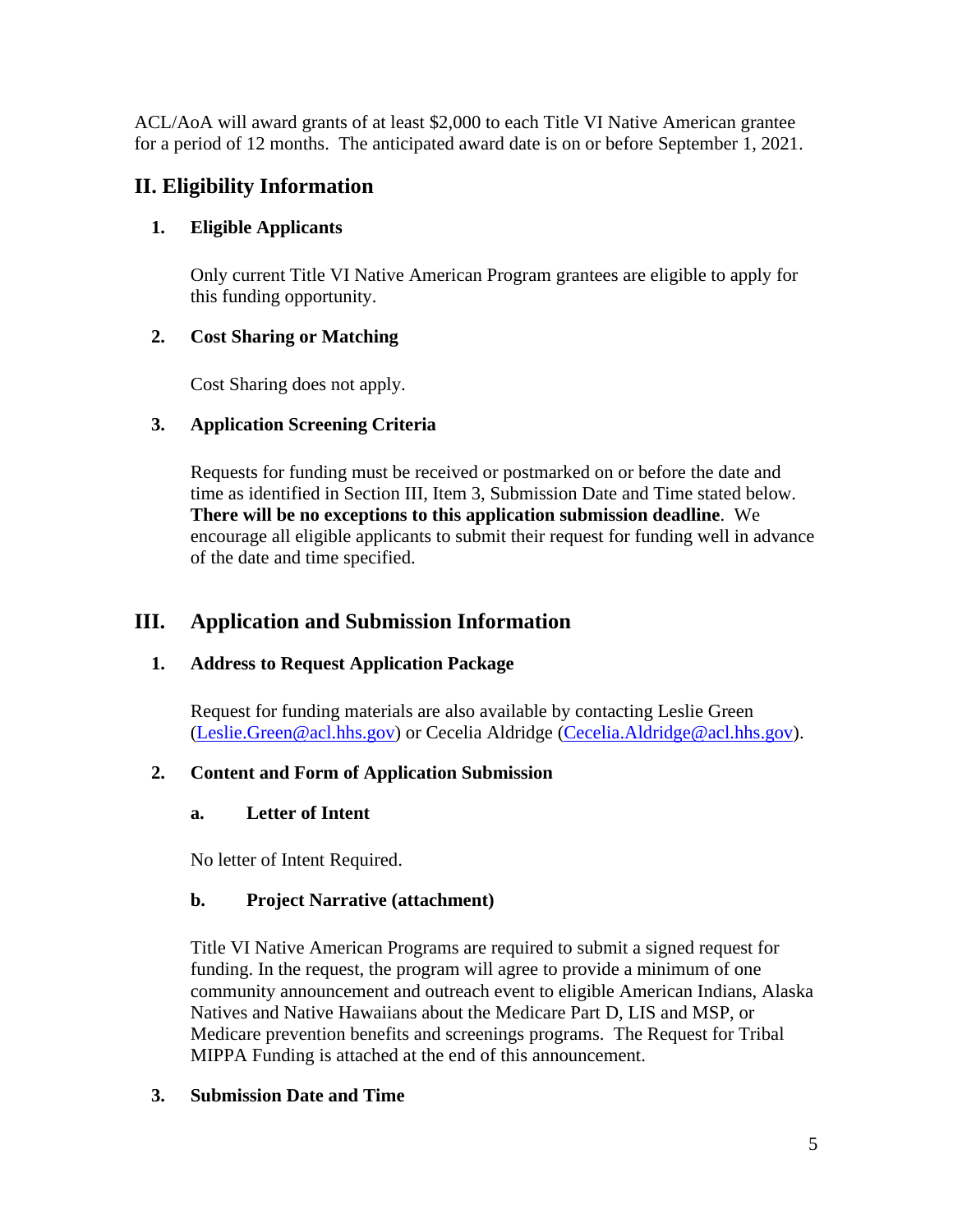The deadline for submission of the funding application under this program announcement is August 12, 2021, 11:59 p.m., ET. No applications will be accepted after this date.

### <span id="page-5-0"></span>**4. Intergovernmental Review**

This funding opportunity announcement is not subject to the requirements of Executive Order 12372, "Intergovernmental Review of Federal Programs."

#### <span id="page-5-1"></span>**5. Funding Restrictions**

The following activities are not fundable:

- Construction and/or major rehabilitation of buildings
- Basic research (e.g. scientific or medical experiments)
- Continuation of existing projects without expansion or new and innovative approaches.

**Note:** A recent Government Accountability Office (GAO) report number 11-43 has raised considerable concerns about grantees and contractors charging the Federal government for additional meals outside of the standard allowance for travel subsistence known as per diem expenses. Executive Orders on Promoting Efficient Spending (EO 13589) and Delivering Efficient, Effective and Accountable Government (EO 13576) have been issued and instruct Federal agencies to promote efficient spending. Therefore, if meals are to be charged in your proposal, applicants should understand such costs must meet the following criteria outlined in the Executive Orders and HHS Grants Policy Statement:

- *Meals are generally unallowable except for the following:*
	- o *For subjects and patients under study (usually a research program);*
	- o *Where specifically approved as part of the project or program activity, e.g., in programs providing children's services (e.g., Head Start);*
	- o *When an organization customarily provides meals to employees working beyond the normal workday, as a part of a formal compensation arrangement;*
	- o *As part of a per diem or subsistence allowance provided in conjunction with allowable travel; and*
	- o *Under a conference grant, when meals are a necessary and integral part of a conference, provided that meal costs are not duplicated in participants' per diem or subsistence allowances. (Note: conference grant means the sole purpose of the award is to hold a conference)*

#### <span id="page-5-2"></span>**6. Other Submissions Requirements**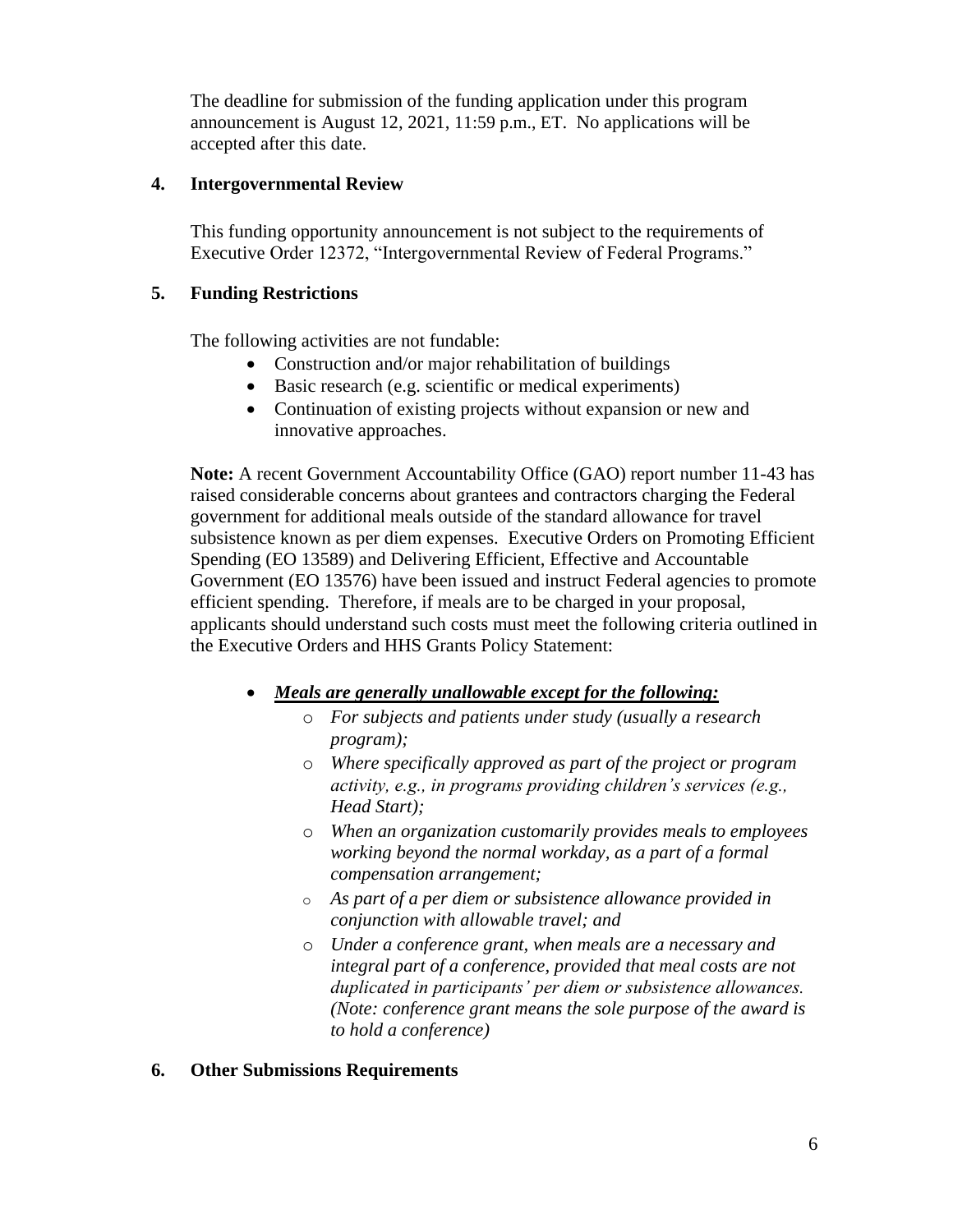Please include only one application per email. Signed applications shall be submitted via:

Email to MIPPA.Grants@acl.hhs.gov. Include the words "2021 MIPPA Application: State, Name of Tribe, [Your Title VI Part A Grant Number]" in the subject line.

# <span id="page-6-0"></span>**IV. Application Review Information**

# <span id="page-6-1"></span>**1. Criteria**

Does not apply. All grantees who meet the eligibility criteria will be funded.

## <span id="page-6-2"></span>**2. Review and Selection Process**

These funding requests are non-competitive and will be reviewed internally by Federal personnel for compliance with funding requirements.

# <span id="page-6-3"></span>**V. Award Administration Information**

# <span id="page-6-4"></span>**1. Award Notices**

Title VI Native American Programs will receive an official Notice of Award (NoA), signed by the ACL Grants Management Officer (GMO) that will set forth the amount of the award and other pertinent information.

## <span id="page-6-5"></span>**2. Administrative and National Policy Requirements**

The award is subject to the requirements of the Uniform Administrative Requirements, Cost Principles, and Audit Requirements for HHS awards under Title 45 CFR Part 75 and the Standard Terms and Conditions, included in the Notice of Award as well as implemented through the HHS Grants Policy Statement located at

[https://www.acl.gov/sites/default/files/grants/hhs%20grants%20policy%20107.pdf.](https://www.acl.gov/sites/default/files/grants/hhs%20grants%20policy%20107.pdf)

# <span id="page-6-6"></span>**3. Reporting**

Grant recipients must provide to ACL/AoA written documentation of the event(s) within 90 days of occurrence. Documentation may be submitted in any format, but must include a brief description of the event, date, location, number of participants, activities (e.g. speakers, handouts, etc.) Grant recipients must provide a final Federal Financial Report on the SF-425 within 90 days following the event. All funds must be obligated no later than the end of the one year project period. Funds must be drawn down from the Payment Management System (PMS) within 90 days following the event.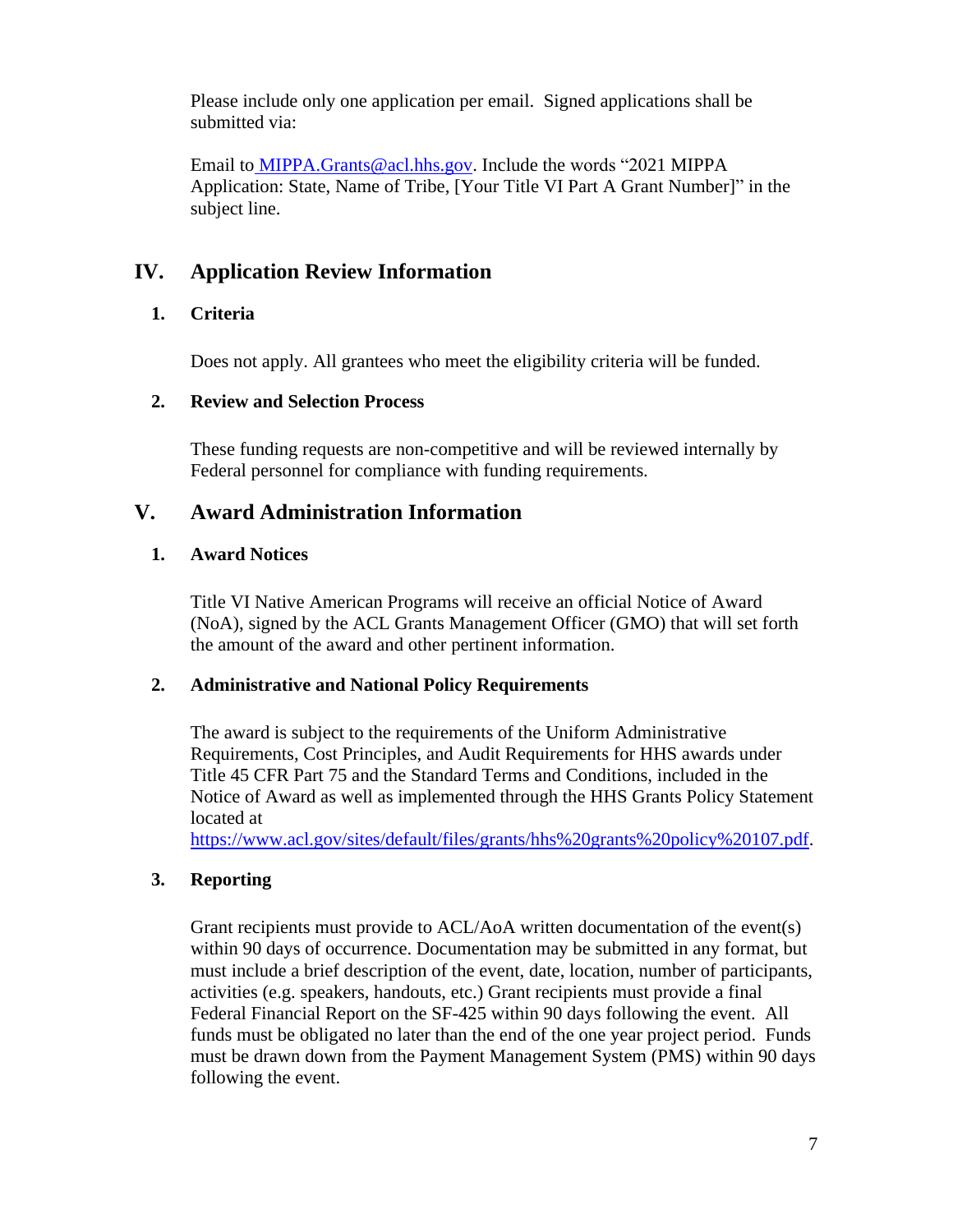Narrative and financial (SF-425) reports should be submitted via email to MIPPA.Grants@acl.hhs.gov. Include the words "FY21 SF-425 and/or Progress Report: State, Name of Tribe, Your MIPPA Grant Number" in the subject line.

### <span id="page-7-0"></span>**4. FFATA and FSRS Reporting**

The Federal Financial Accountability and Transparency Act (FFATA) requires data entry at the FFATA Subaward Reporting System [\(http://www.FSRS.gov\)](http://www.fsrs.gov/) for all sub-awards and sub-contracts issued for \$25,000 or more as well as addressing executive compensation for both grantee and sub-award organizations.

For further guidance please see the following link: [https://www.acl.gov/grants/managing-grant,](https://www.acl.gov/grants/managing-grant) click on Terms and Conditions to locate FFATA.

## <span id="page-7-1"></span>**VI. Agency Contacts**

#### **Program Office (for programmatic questions):**

U.S. Department of Health and Human Services Administration for Community Living Administration on Aging Washington, DC 20201 Leslie Green [\(Leslie.Green@acl.hhs.gov\)](mailto:Leslie.Green@acl.hhs.gov) and Cecelia Aldridge [\(Cecelia.Aldridge@acl.hhs.gov\)](mailto:Cecelia.Aldridge@acl.hhs.gov)

#### **Grants Management Office (for fiscal questions):**

U.S. Department of Health and Human Services Administration for Community Living Office of Grants Management Washington, DC 20201 Yi-Hsin Yan [\(Yi-Hsin.Yan@acl.hhs.gov\)](mailto:Yi-Hsin.Yan@acl.hhs.gov)

## <span id="page-7-2"></span>**VII. Other Information**

#### <span id="page-7-3"></span>**1. Application Elements**

One-page application is attached.

#### <span id="page-7-4"></span>**2. The Paperwork Reduction Act of 1995 (P.L. 104-13)**

An agency may not conduct or sponsor, and a person is not required to respond to, a collection of information unless it displays a currently valid OMB control number. The project description and Budget Narrative/Justification is approved under OMB control number 0985-0018. Public reporting burden for this collection of information is estimated to average .5 hours per response, including the time for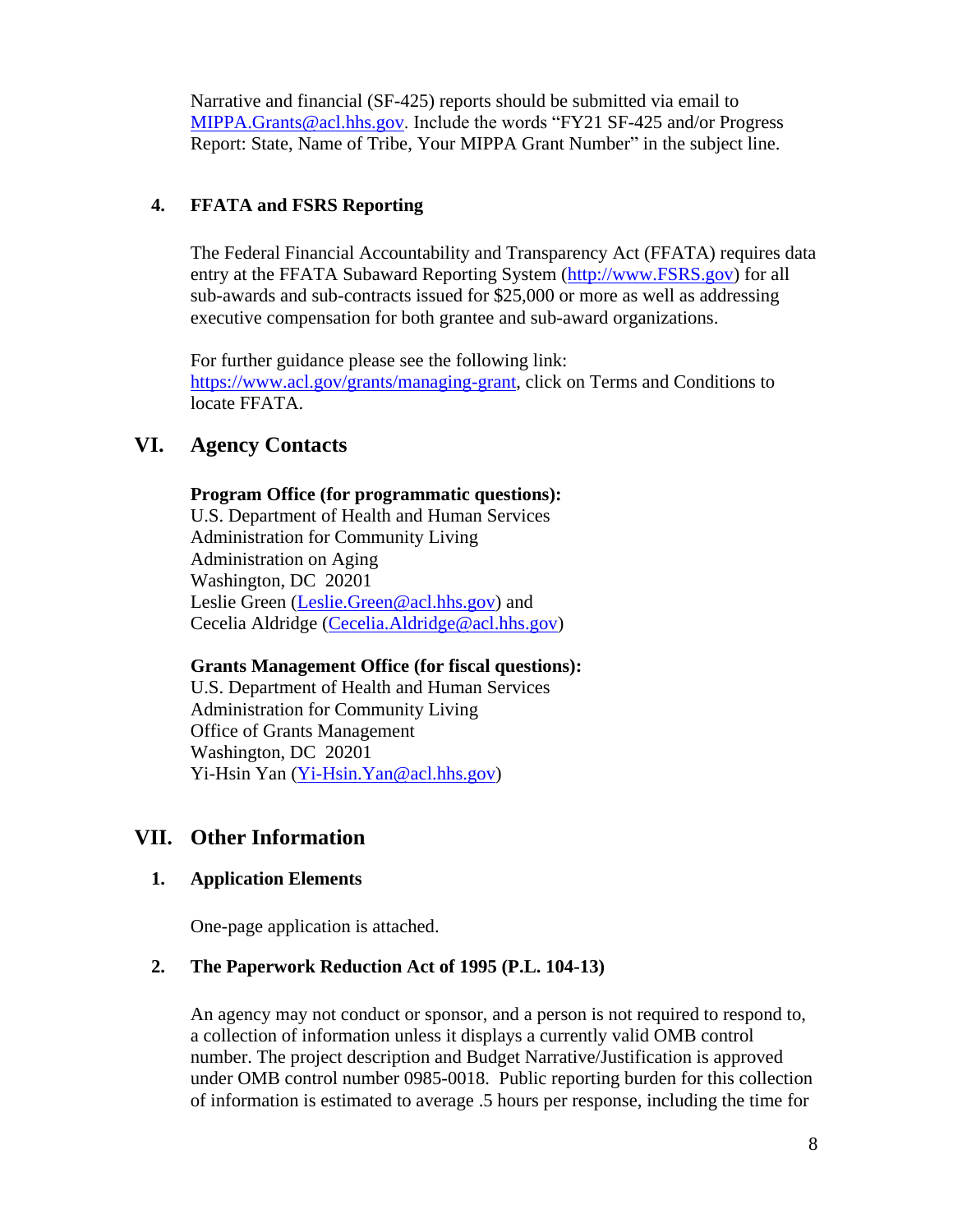reviewing instructions, gathering and maintaining the data needed and reviewing the collection information.